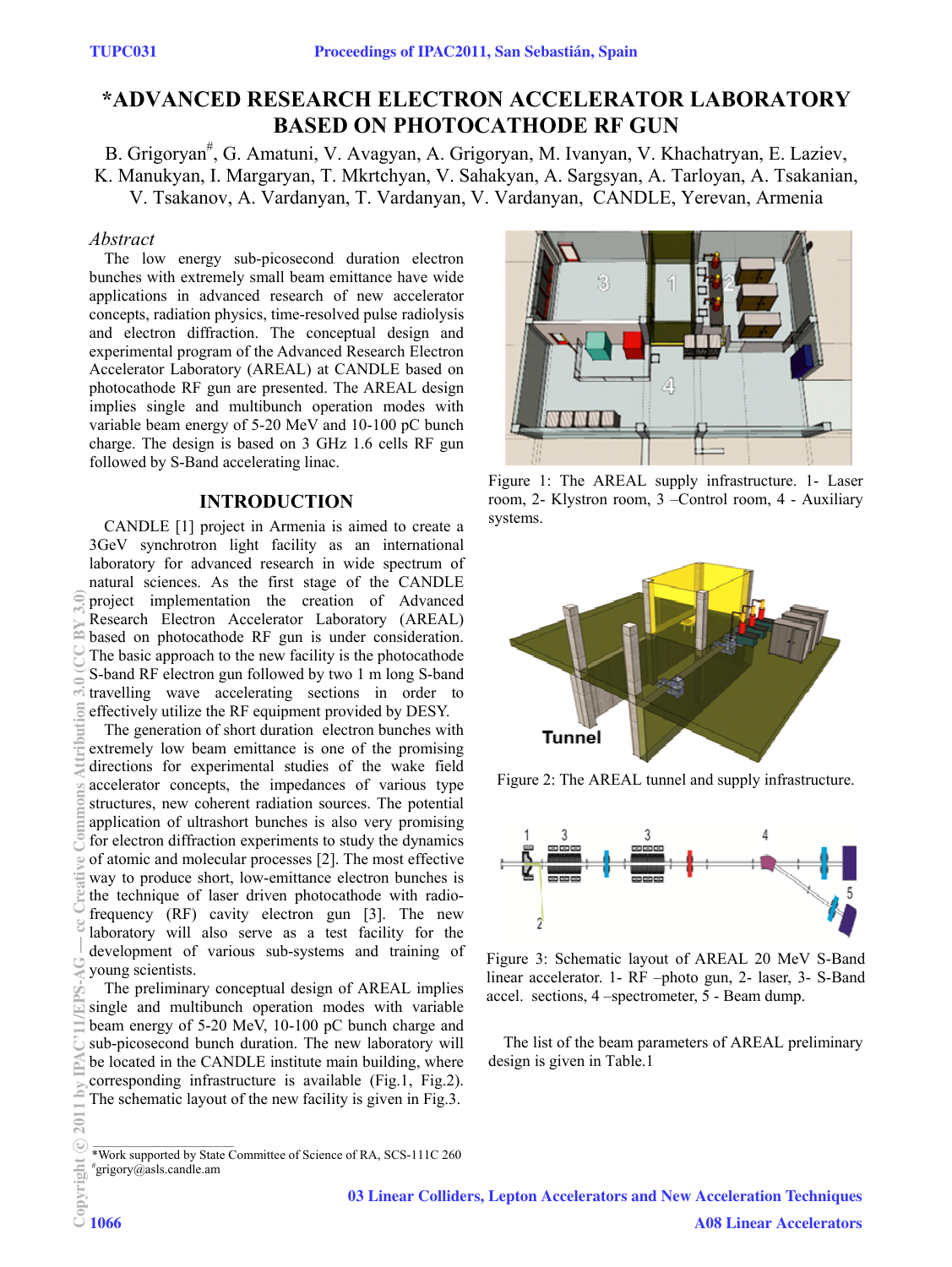| Table 1: Beam Parameters List |                  |                    |
|-------------------------------|------------------|--------------------|
| <b>Main Parameters</b>        | Single bunch     | Multibunch         |
| Beam energy                   | $5-20$ MeV       | $5-20$ MeV         |
| <b>Bunch Charge</b>           | $100 \text{ pC}$ | 5-10 pC            |
| Transy, norm emit.            | $< 0.3$ mm-mrad  | $\leq 0.3$ mm-mrad |
| Rms bunch length              | $< 0.8$ mm       | $< 0.8$ mm         |
| rms energy spread             | $<$ 20 keV       | $<$ 20 keV         |
| Bunches per RF pulse          |                  | 50                 |

Table 1: Beam Parameters List

# **RF GUN AND LASER**

The copper cathode is chosen an electron source. Copper cathode is less effective in electron production compared to CsTe or Mg, etc. but it has longer lifetime. Emitted electrons are captured and accelerated by the electric field of RF gun. The S-Band 1.6 cell RF gun cavity will be supplied by 5 MW klystron. RF gun and the laser illumination scheme are shown in Figure 4.



Figure 4: The layout of the photocathode RF gun section.

Using the ASTRA code [4], the gun gradient scan is performed to get the minimum transverse emittance and energy spread at the gun exit. The optimum, taking into account the space charge effects, is achieved for the RF gradient of about 80-90 MV/m [5].

Simulations are performed to obtain the minimum emittance and energy spread at the position of 0.25 cm from photocathode (the location of gun exit flange) by scanning the RF acceleration field phase. The optimal operating RF phase for gun is chosen 32 degree which is a compromise of the minimum emittance and energy spread at the RF gun exit [5].

An important task is to choose the appropriate laser system capable to produce electrons in single and multi bunch mode. Taking into account that RF pulse length is  $1\mu s$  to fill up 50 of RF buckets, pulse frequency of 50 MHz is required, which can be achieved by splitting the laser power. In multibunch mode operation 5-10 pC charge per bunch is foreseen.

To obtain the specified bunch parameters for different operating regimes the laser system has to satisfy the requirements given in Table 2.

| Wavelength               | Center at 266 nm         |
|--------------------------|--------------------------|
| Pulse-to-pulse Frequency | $1 MHz - 100 MHz$        |
|                          | (tuneable)               |
| Pulse width              | $\sim$ 10 ps             |
| Pulse time structure     | $10 - 100$ fs            |
| Energy (per pulse)       | $\sim$ 100 - 15 uJ       |
| <b>Beam Diameter</b>     | $\sim$ 2 mm (at cathode) |
| Power Stability          | $1\%$                    |
| Pulse-to-pulse jitter    | $<$ 100 fs               |

For 10 ps long bunch structure filling with 100 fs accuracy allows to obtain different bunch filling forms. Gaussian to pseudo-gaussian bunches are assumed for nominal operation. Variable laser pulse-to-pulse frequency allows to get different number of bunches per RF pulse. Some industrial or scientific laser systems are available for this option.

# **RF SYSTEM AND ACCELERATION**

As the RF power source, 3 S-Band klystrons with 7MW capability for the gun and accelerating sections will be operated. Supplying 4 MW power one can provide about 90MV/m accelerating gradient in RF gun, which is sufficient to capture and pre-accelerate electrons from cathode. About 3 MW of RF power will be used to correct and stabilize RF phase for the RF gun.

For travelling wave accelerating sections the same type of klystrons will be used, providing about 10-17 MV/m accelerating gradient in sections using 7 MW of RF power (Figure 5).



Figure 5: Obtained gradient vs RF power for S-Band accelerating sections.

 The corrections and control of RF stations will be performed by commercially available LLRF system. Synchronization with the laser pulse will be done by triggering pulse from master oscillator.